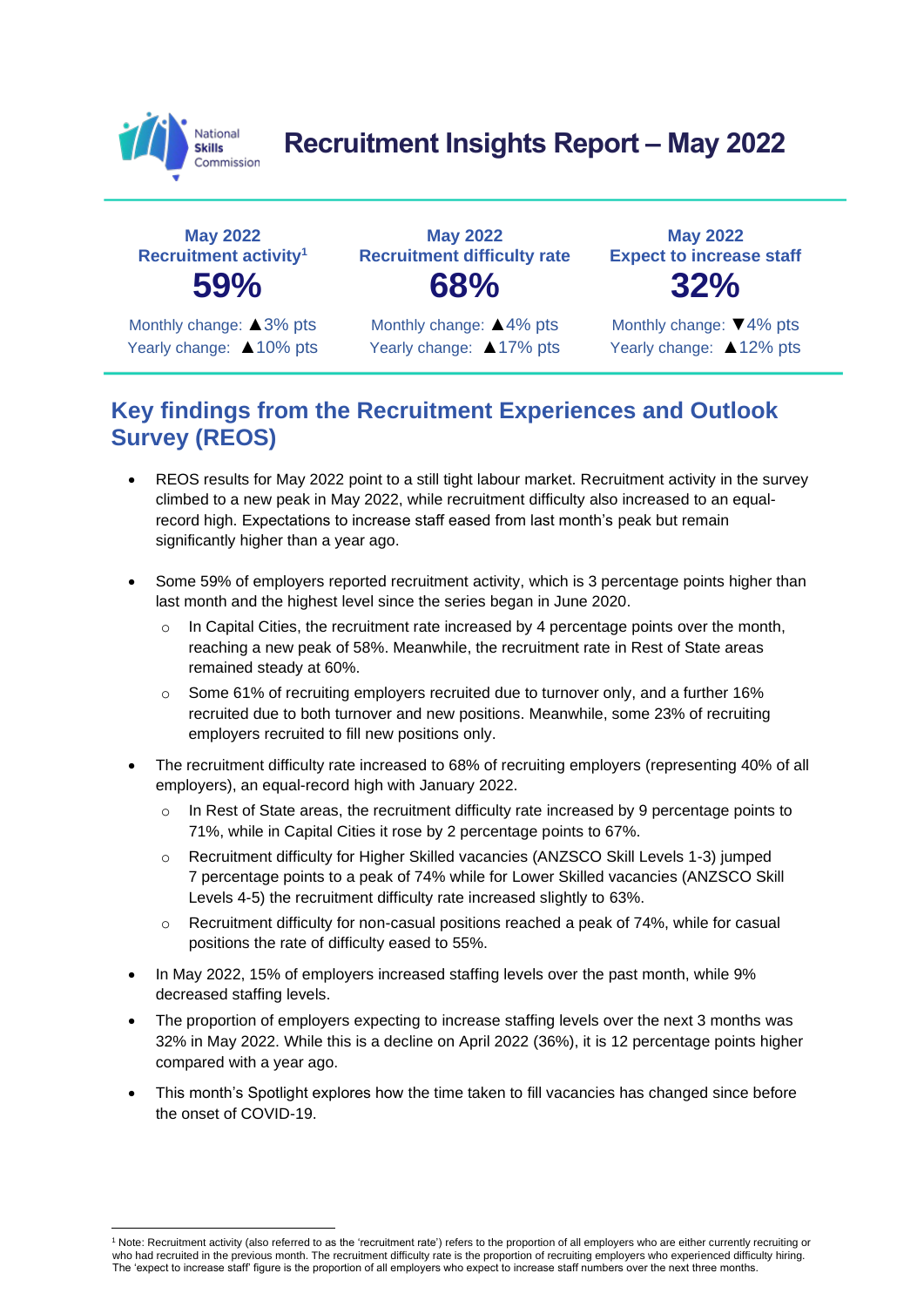### **Recruitment indicators – key charts**



*Proportion of employers*



Note: Some disaggregated data was not publishable in January 2022; hence in some of the above charts data points from December 2021 to February 2022 have been joined by a dotted line.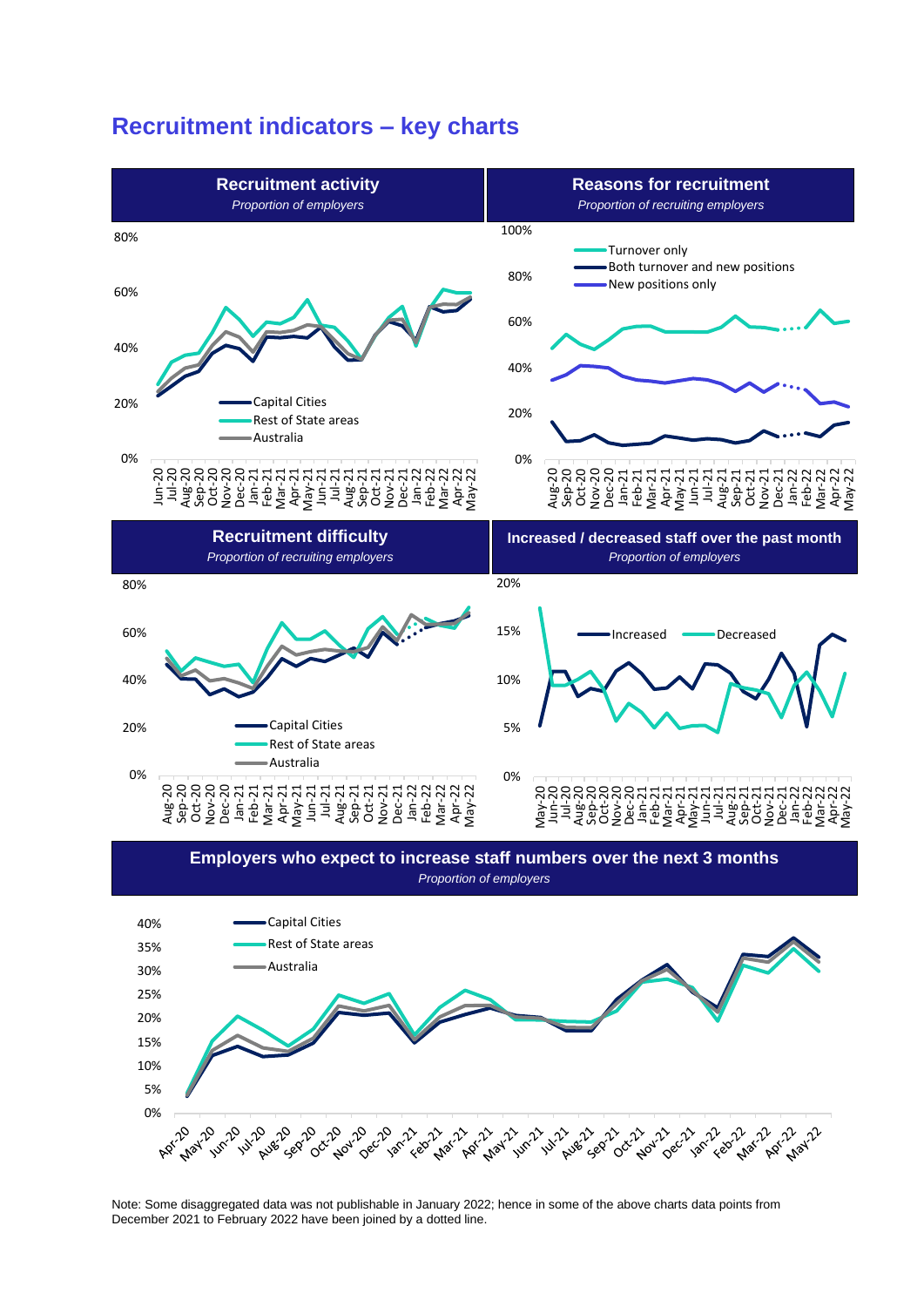# **Spotlight: Time taken to fill (or try to fill) vacancies**

As part of the National Skills Commission's *Recruitment Experiences and Outlook Survey (REOS)*, recruiting employers<sup>2</sup> have been asked about the time it has taken them to fill their vacancies (if they filled all their vacancies), or how long they have had vacancies go unfilled (if they had at least one unfilled vacancy). This Spotlight shows the findings looking at the length of time filling – or trying to fill – vacancies.

#### **Key findings:**

- Since 2019, and over 2021-22 to date<sup>3</sup> an ever-increasing proportion of recruiting employers had at least one of their vacancies go unfilled for more than one month.
	- o Conversely, there are fewer employers filling all their vacancies within 2 weeks.
	- o This shift is more commonly seen in Rest of State areas.
- Employers recruiting for Community and Personal Service Workers and Labourers have seen the largest shifts in the time it takes to fill vacancies.
- Recruitment difficulty has increased in parallel with the length and success of recruitment, with those on the extreme end who had vacancies go unfilled for longer than one month experiencing the highest level of difficulty.
	- $\circ$  It means that the increased recruitment difficulty seen in the REOS in recent times is strongly matched with recruitment taking longer on average, and more employers having their vacancies go unfilled for long periods of time

For this analysis, results have been collated for employers' previous three months (rather than the one month as usually shown in REOS) and excludes employers who had unfilled vacancies for up to a month (due to not having enough time to categorise their recruitment). It should be noted that key results in this spotlight (such as difficulty rate) will therefore not match other results in this Recruitment Insights Report.

#### The majority of vacancies are not filled within a month

In May 2022, about two in five employers were able to fill their vacancies within a month.



Despite a tight labour market, 22% of employers were able to fill all their vacancies quickly (within two weeks), most often when recruiting for lower skill levels, part-time and/or casual positions. Employers who take longer to fill their vacancies are more often recruiting for higher skilled full-time, non-casual positions and have greater experience requirements.

<sup>&</sup>lt;sup>2</sup> Those who were currently recruiting at the time of the survey or had recruited in the past three months.

<sup>&</sup>lt;sup>3</sup> 2021-22 to date encompasses July 2021 to May 2022.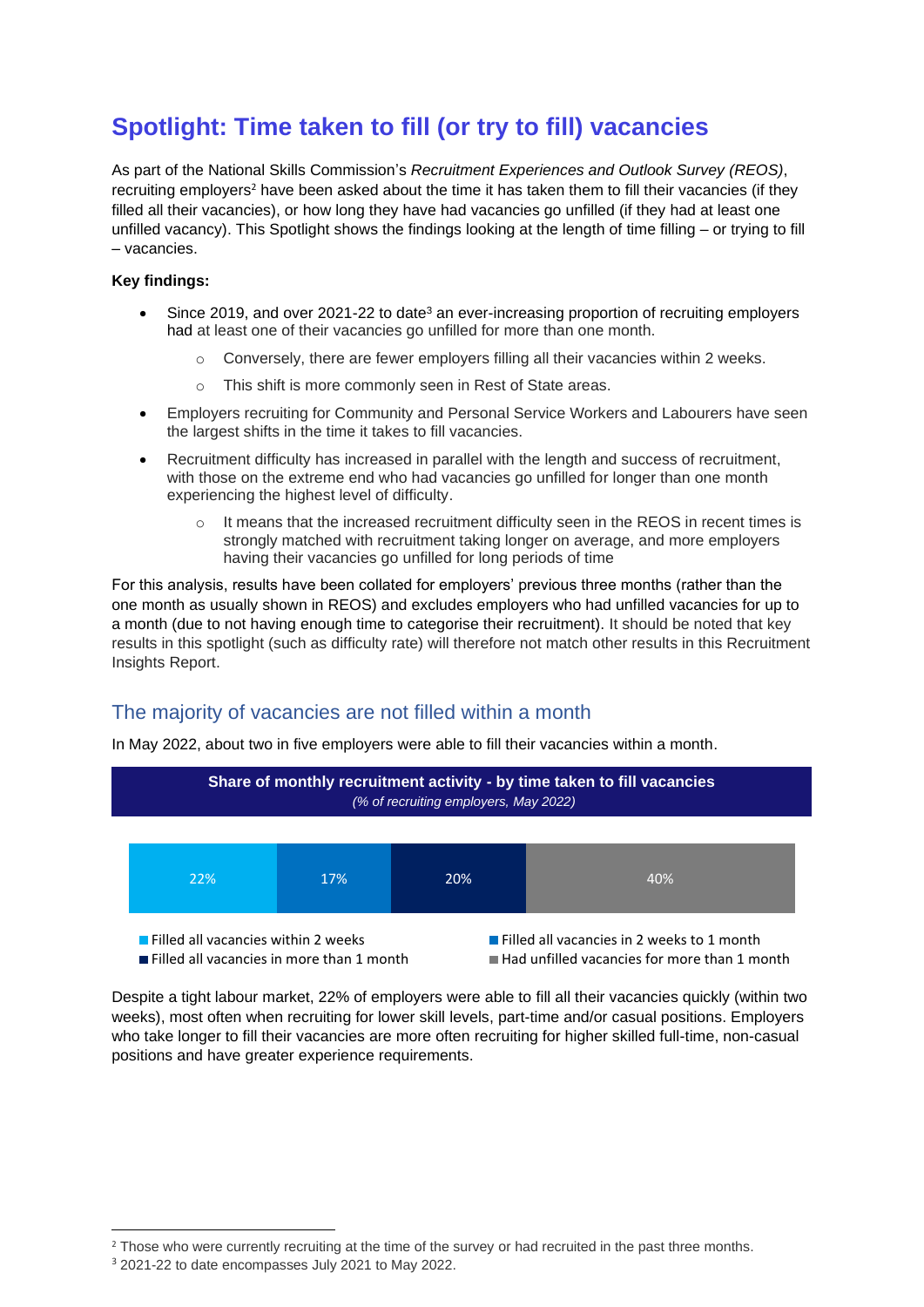#### It now takes longer to fill vacancies

The share of recruiting employers who have had at least one of their most recent vacancies remain unfilled for at least a month has increased from 16% in July 2021 to 40% in May 2022. Along with this, the share of recruiting employers who quickly filled all their vacancies within two weeks has almost halved over 2021-22 to date, to make up only 22% of total recruitment in May 2022 (from 39% in July 2021).

While the trend over 2021-22 is clear, it is also worth noting that time taken to fill vacancies at the start of 2021-22 were typically longer than was the case prior to the COVID-19 pandemic. Results in 2019 indicate that only 11% of recruiting employers had one or more of their most recent vacancies go unfilled for at least a month, and two in five (41%) employers filled all their vacancies within two weeks.



In 2019, on average, 33% of recruiting employers were not able to fill their vacancies within a month<sup>4</sup>, compared with 48% in 2021-22. This increase was more prominent in Rest of State areas, where an 18 percentage point increase was seen (compared with a 13 percentage point increase in Capital Cities).



<sup>4</sup> A combination of those who had unfilled vacancies for more than a month and those who filled all their vacancies in more a month.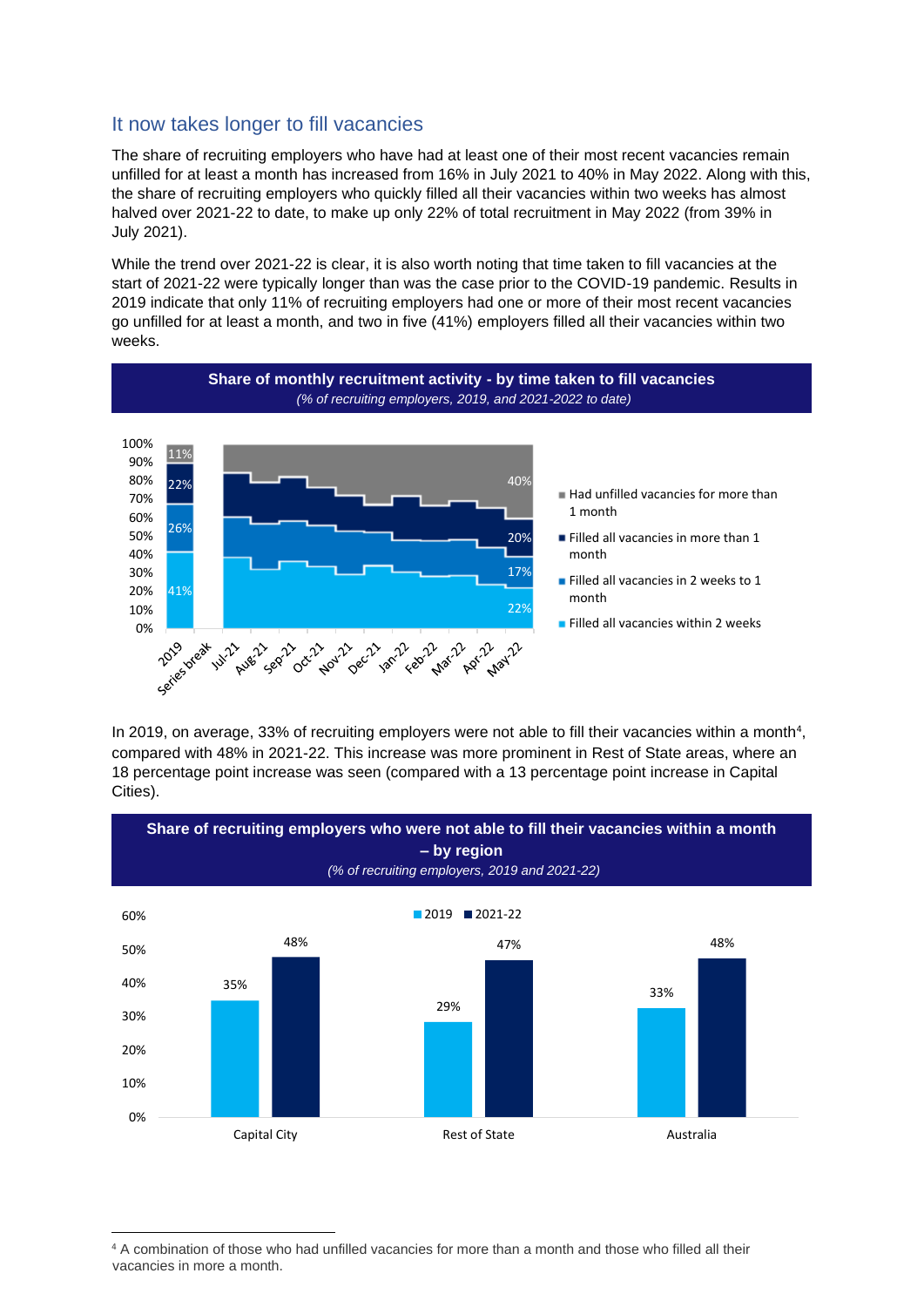

Employers recruiting for skill level 5 occupations experienced the largest increase in the proportion who were not able to fill their vacancies within a month. Lower skill levels occupations in general (skill levels 4 and 5) were the most impacted since 2019, with the average share of recruiting employers who were not able to fill their vacancies within a month almost doubling in size.



Additionally, increases were seen across every major occupation group, with the largest increases occurring among employers recruiting for Community and Personal Service Workers (from 21% in 2019 to 48% in 2021-22), and Labourers (from 19% in 2019 to 45% in 2021-22). Community and Personal Service Workers in particular, which includes Carers and Hospitality Workers, has been one of the occupation groups most impacted over the period, due to the evolving Covid pandemic from early 2020 and a more limited labour supply due to border closures.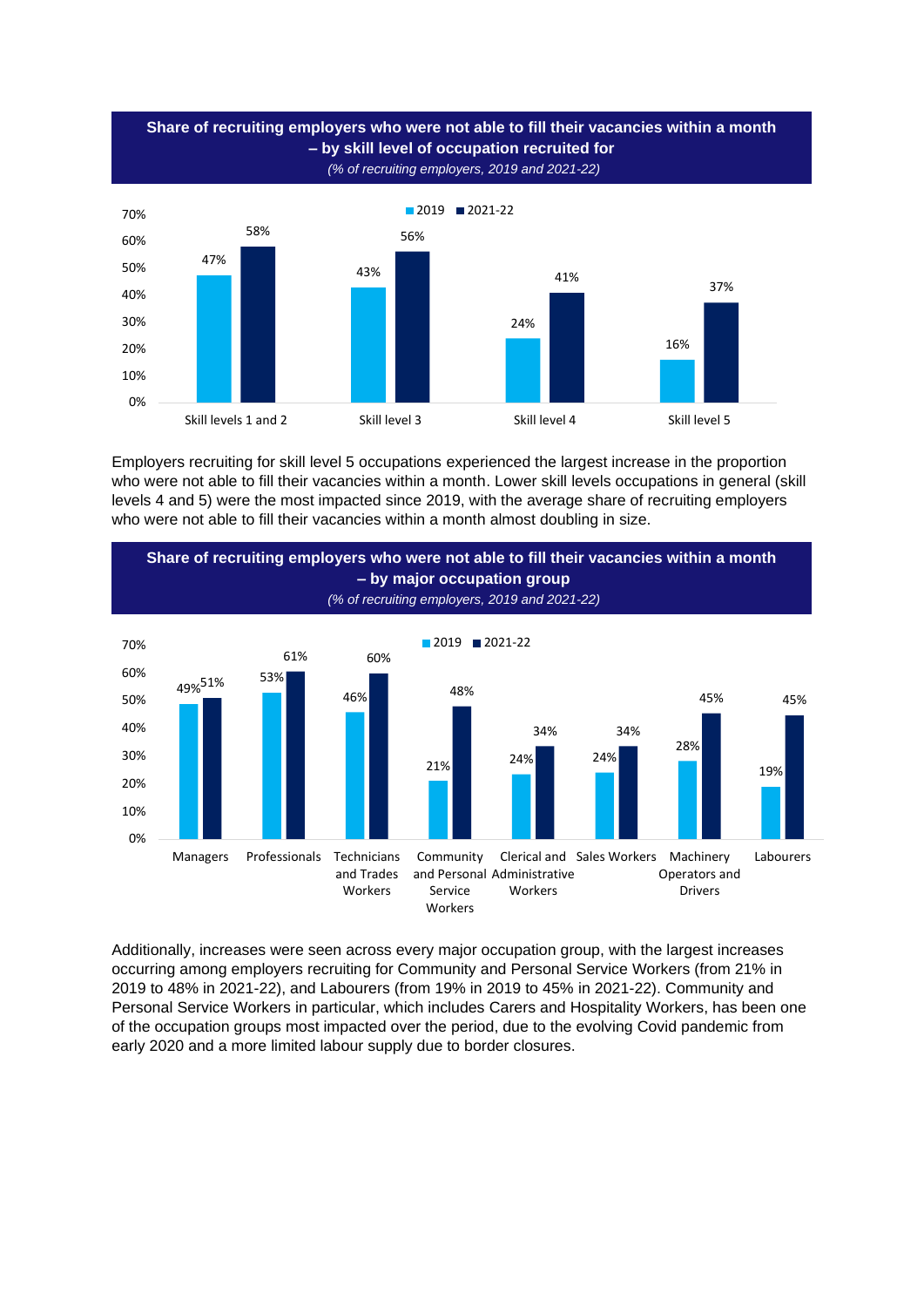#### Time to fill vacancies is linked with difficulty

While employers have been been increasingly taking longer than a month to fill their vacancies since 2019, this has aligned with a corresponding increase in the proportion of employers reporting recruitment difficulty. Interestingly, the difficulty rate experienced in the different lengths of recruitment rounds has barely changed since 2019, showing the link between time and difficulty.

In 2019, 21% of recruiting employers who filled their vacancies within 2 weeks noted that they had difficulty in filling those vacancies, compared with 17% in 2021-22 to date. For employers who filled all their vacancies in 2 weeks to a month, there was no change, while for those that took longer than a month to fill all their vacancies, 67% experienced difficulty in 2019 compared with 71% in 2021-22 to date. At the extreme end, there was only a 2 percentage point increase in the proportion of recruiting employers who experienced difficulty where they had vacancies go unfilled for more than a month (92% to 94%).

With the overall difficulty rate increasing by 11 percentage points since 2019, the stability in the difficulty rate for each category shows that both the difficulty rate and time taken to fill vacancies have increased at a similar rate.



## **Overall recruitment difficulty rate: 42% → 53%**



When pairing overall recruitment difficulty and the share of recruiting employers who were not able to fill their vacancies within a month for major occupation groups, it is possible to visualise the changing nature of recruitment from 2019 to 2021-22.